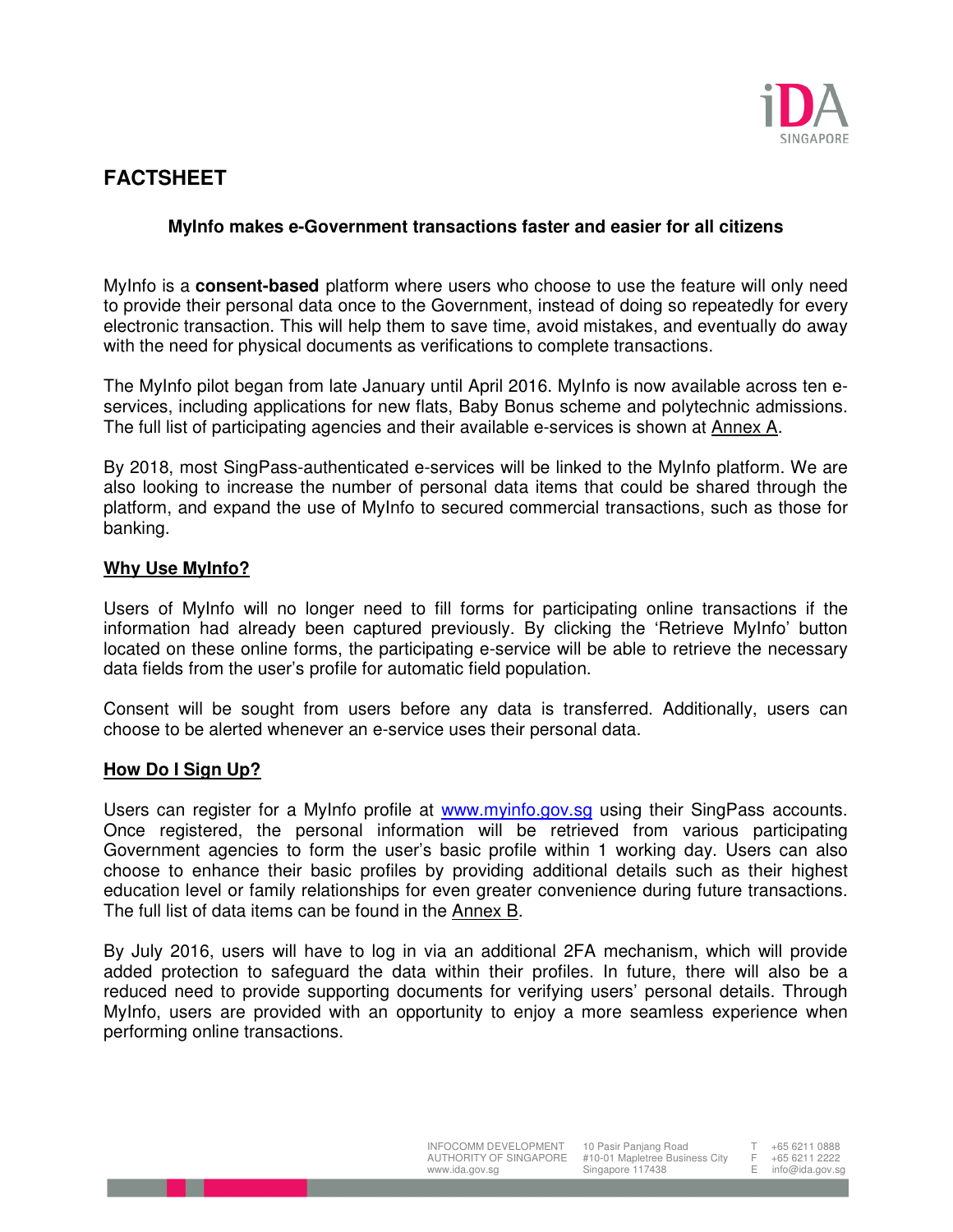

# **Annex A – Available e-Services from Jan 2016 onwards**

|    | <b>Agency</b>                                    | <b>E-Service</b>                                        | <b>Availability</b>    |
|----|--------------------------------------------------|---------------------------------------------------------|------------------------|
| 1. | Inland Revenue Authority of<br>Singapore (IRAS)  | Updating of contact details                             | Available End-Jan 2016 |
| 2. | Ministry of Social & Family<br>Development (MSF) | <b>Casino Exclusion System</b>                          |                        |
|    |                                                  | Casino Visit Limit System                               |                        |
|    |                                                  | Office of the Public Guardian                           |                        |
|    |                                                  | <b>Online Registry Search</b>                           |                        |
|    |                                                  | Office of the Public Guardian<br><b>LPA</b>             |                        |
|    |                                                  | <b>Baby Bonus Scheme System</b><br><b>Parent Portal</b> |                        |
| 3. | <b>Housing Development Board</b><br>(HDB)        | Application for flats                                   | Available Feb 2016     |
| 4. | Ministry of Social & Family<br>Development (MSF) | Social Development Network                              |                        |
| 5. | Ngee Ann Polytechnic (NP)                        | Joint Polytechnic Admissions                            | Available Mar 2016     |
|    |                                                  | Exercise                                                |                        |
| 6. | Ministry of Manpower (MOM)                       | Foreign Domestic Worker's<br><b>WINS</b>                |                        |
|    | Singapore Police Force<br>(SPF)                  | <b>Electronic Driver Data</b>                           | Available June 2016    |
|    |                                                  | Information & Enquiry                                   |                        |
|    |                                                  | System                                                  |                        |
| 7. |                                                  | PLUS - Police Licensing                                 |                        |
|    |                                                  | <b>Computerised System</b>                              |                        |
|    |                                                  | e-Focus                                                 |                        |
| 8. | Ngee Ann Polytechnic (NP)                        | Careers@NP                                              |                        |
|    |                                                  | <b>CET Academy Portal</b>                               |                        |

- 11

T +65 6211 0888 F +65 6211 2222 E info@ida.gov.sg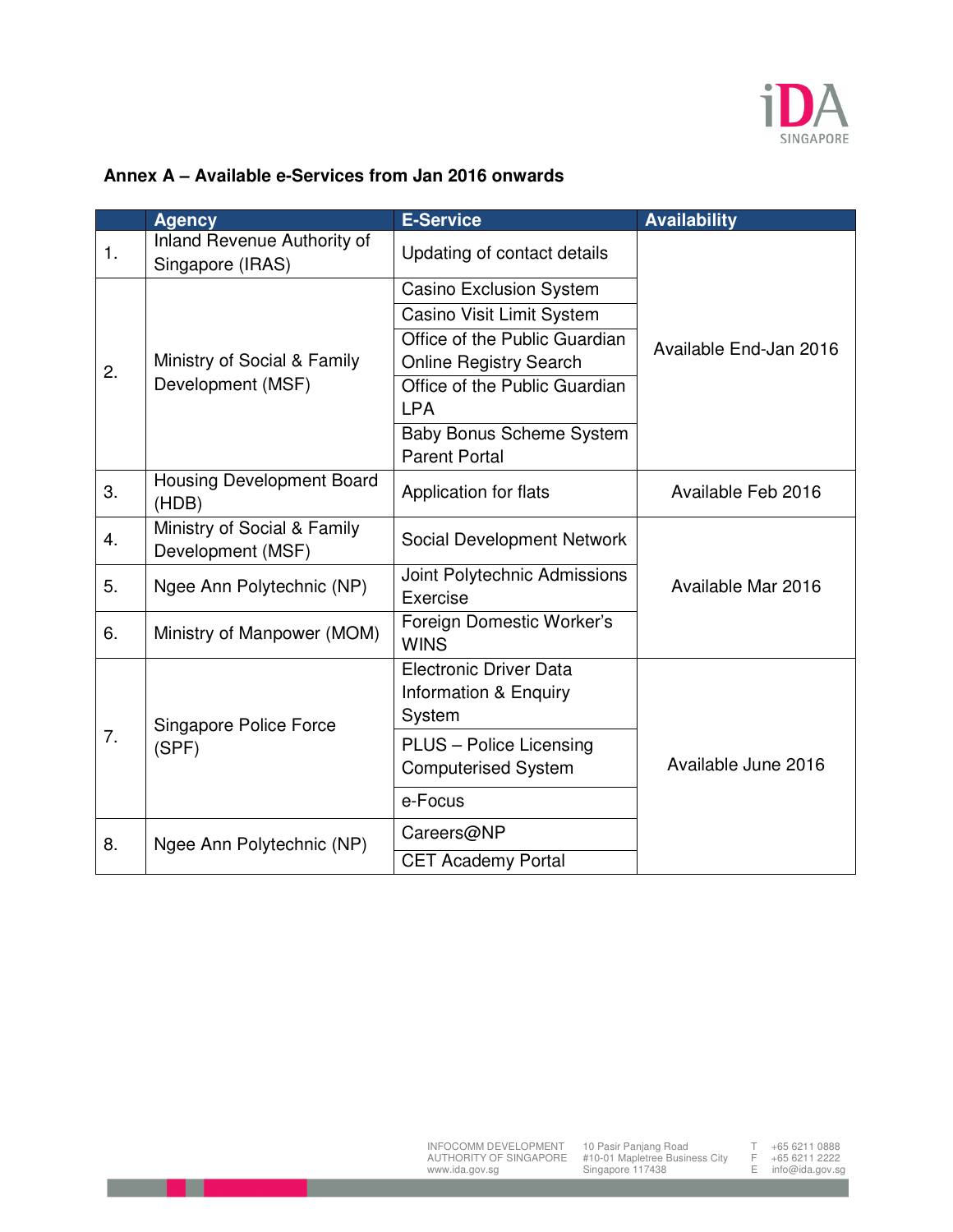

# **Annex B – List of Data Items within MyInfo Profile**

| <b>No</b>      | <b>Data Fields</b>               | <b>Data Source</b>                   | <b>Data Source</b>              |
|----------------|----------------------------------|--------------------------------------|---------------------------------|
|                |                                  | (for Singapore Citizens/             | (for Foreigners with            |
|                |                                  | PRs)                                 | <b>SingPass accounts)</b>       |
| 1              | Unique Identification            | <b>ICA</b><br>$\bullet$              | ICA (for Long-Term<br>$\bullet$ |
|                | Number                           |                                      | <b>Visit Passes)</b>            |
| 2              | <b>Principal Name</b>            |                                      | MOM (for employment             |
| $\overline{3}$ | <b>Sex</b>                       |                                      | passes)                         |
| 4              | Race                             |                                      |                                 |
| 5              | Nationality                      |                                      |                                 |
| 6              | Date of Birth                    |                                      |                                 |
| $\overline{7}$ | Country of Birth                 |                                      |                                 |
| 8              | <b>Dialect</b>                   |                                      | User-provided<br>$\bullet$      |
| 9              | Registered Address               |                                      | Not applicable<br>$\bullet$     |
| 10             | Yearly Assessable Income         | <b>IRAS</b>                          | <b>IRAS</b>                     |
| 11             | Year of Assessment               |                                      |                                 |
| 12             | Ownership of Private             |                                      |                                 |
|                | <b>Residential Property</b>      |                                      |                                 |
| 13             | Type of Housing/Dwelling         | HDB (for public                      | Not applicable                  |
|                |                                  | housing)                             |                                 |
|                |                                  | URA (for private                     |                                 |
| 14             | <b>CPF Contribution History</b>  | residential property)<br><b>CPFB</b> | $\bullet$                       |
|                | (up to 15 months)                |                                      | Not applicable                  |
| 15             | <b>CPF Ordinary Account (OA)</b> |                                      |                                 |
|                | <b>Balance</b>                   |                                      |                                 |
| 16             | <b>CPF Special Account (SA)</b>  |                                      |                                 |
|                | <b>Balance</b>                   |                                      |                                 |
| 17             | <b>CPF Medisave Account</b>      |                                      |                                 |
|                | (MA) Balance                     |                                      |                                 |
| 18             | <b>Marital Status</b>            | <b>MSF</b><br>$\bullet$              | User-provided<br>$\bullet$      |
| 19             | Marriage Date                    |                                      |                                 |
| 20             | Divorce Date                     |                                      |                                 |
| 21             | Occupation                       | User-provided                        | <b>MOM</b><br>$\bullet$         |
| 22             | Name of Employer                 |                                      |                                 |
| 23             | <b>Vehicle Number</b>            | User-provided                        | User-provided                   |
| 24             | <b>Email Address</b>             |                                      |                                 |
| 25             | Mobile Number                    |                                      |                                 |
| 26             | Home Contact Number              |                                      |                                 |
| 27             | <b>Mailing Address</b>           |                                      |                                 |
| 28             | <b>Billing Address</b>           |                                      |                                 |
| 29             | Monthly Household Income         |                                      |                                 |

INFOCOMM DEVELOPMENT AUTHORITY OF SINGAPORE www.ida.gov.sg

- 11

10 Pasir Panjang Road #10-01 Mapletree Business City Singapore 117438

T +65 6211 0888 F +65 6211 2222 E info@ida.gov.sg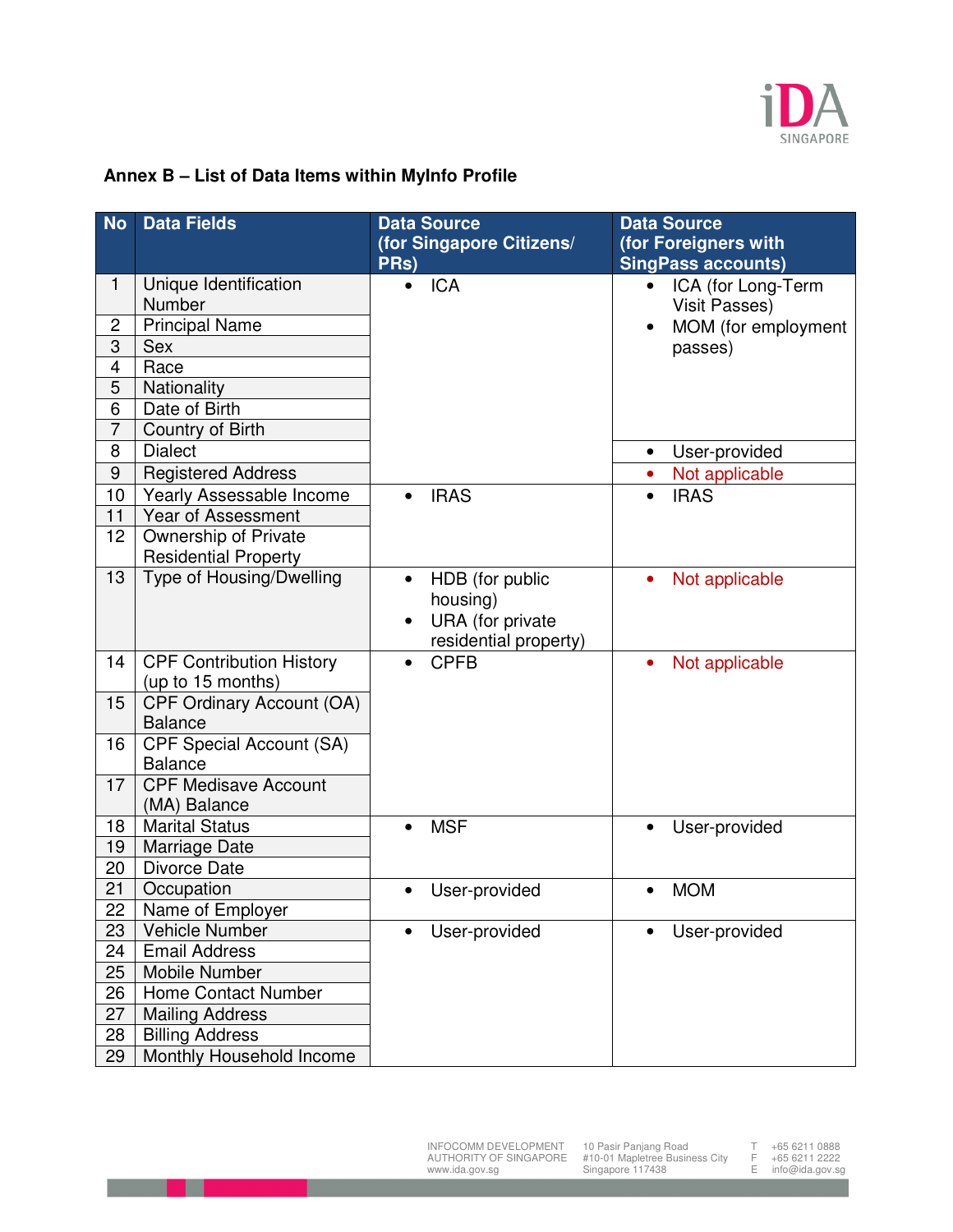

| 30 | <b>Relationship Data</b>       |  |
|----|--------------------------------|--|
| 31 | <b>Highest Education Level</b> |  |
| 32 | Year of Graduation             |  |
| 33 | Name of School Attended        |  |

INFOCOMM DEVELOPMENT AUTHORITY OF SINGAPORE www.ida.gov.sg

х

10 Pasir Panjang Road #10-01 Mapletree Business City Singapore 117438

T +65 6211 0888 F +65 6211 2222 E info@ida.gov.sg